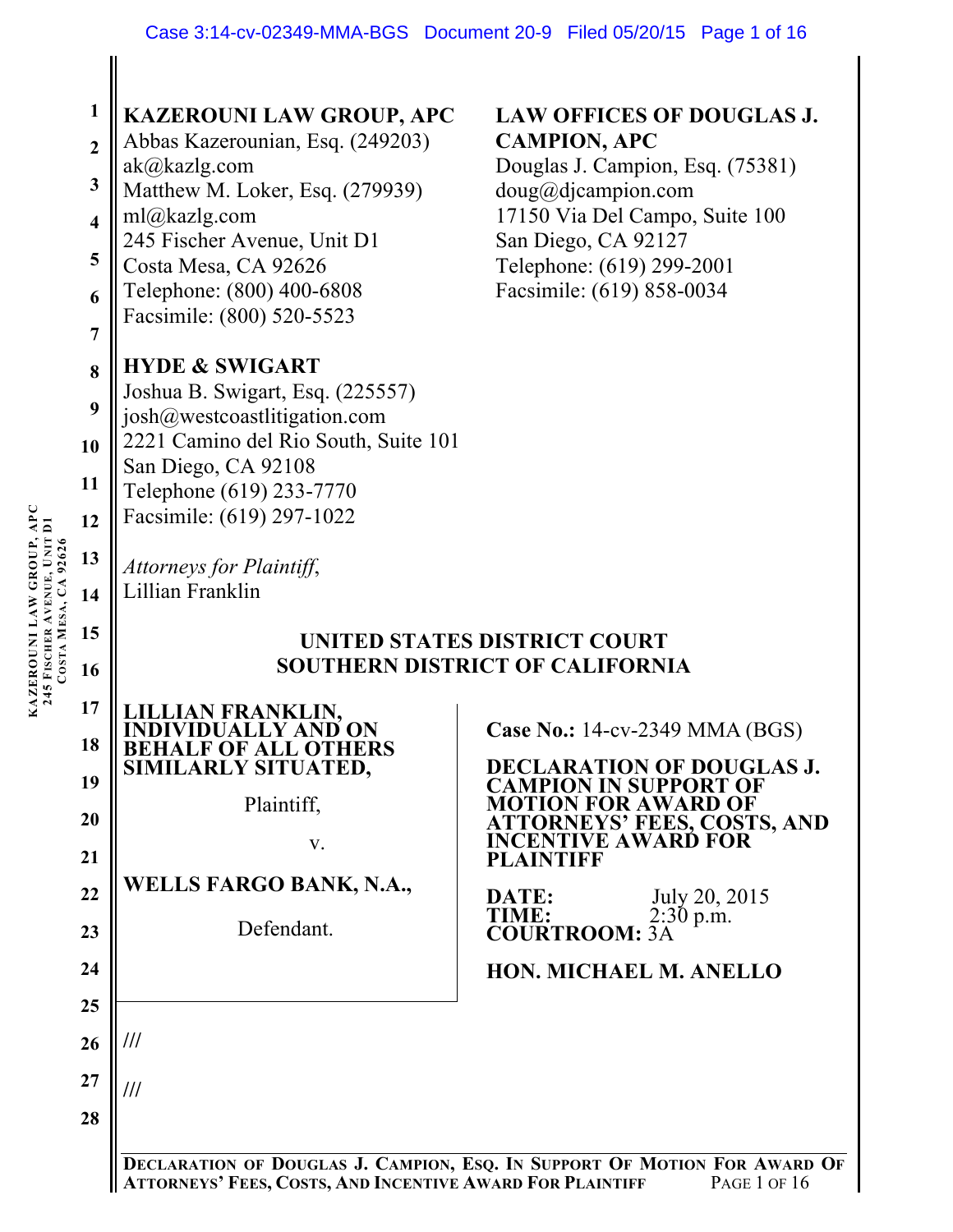# **DECLARATION OF DOUGLAS J. CAMPION, ESQ.**

# I, DOUGLAS J. CAMPION, declare:

- 1. I am one of the attorneys for the Plaintiff LILLIAN FRANKLIN ("Plaintiff") in this action. I submit this declaration in support of Plaintiff's Motion for Attorneys' Fees and Costs against Defendant WELLS FARGO BANK, N.A. ("Defendant"). I am licensed to practice law before this court and all federal courts located in the State of California as well as all California state courts. I submit this declaration in support of the Motion for Attorney's Fees and Costs to be heard concurrently with the Final Approval Motion. If called as a witness, I would competently testify to the matters herein from personal knowledge.
- 2. The declaration is based upon my personal knowledge, except where expressly noted otherwise.
- 3. I am the owner of the Law Offices of Douglas J. Campion, APC, a member in good standing of the bar of the State of California. I was one of the firms appointed Class Counsel by the Court in granting Preliminary Approval of this Settlement. [*See* ECF 11 at 3].

**Class Counsel's Experience**

**1**

**2**

**3**

**4**

**5**

**6**

**7**

**8**

**9**

**10**

**11**

**12**

4. The Law Offices of Douglas J. Campion, APC has been confirmed as one of several firms acting as Class Counsel for purposes of this action and proceeding with the settlement. I am the only principal and only attorney in my law firm. I was admitted to the State Bar of California in 1977 and have been a member in good standing since that time. Since my admission, I have been engaged in litigation and I have had extensive experience in business litigation prior to working in the class action field. In 1989, I joined the San Diego office of a Philadelphia law firm, Barrack, Rodos & Bacine. Our office engaged in class and derivative litigation exclusively, primarily

**22 23 24**

**13 14 KAZEROUNI LAW GROUP, APC 245 FISCHER AVENUE, UNIT D1** KAZEROUNI LAW GROUP, APC<br>245 FISCHER AVENUE, UNIT D1<br>COSTA MESA, CA 92626 **MESA, CA 92626**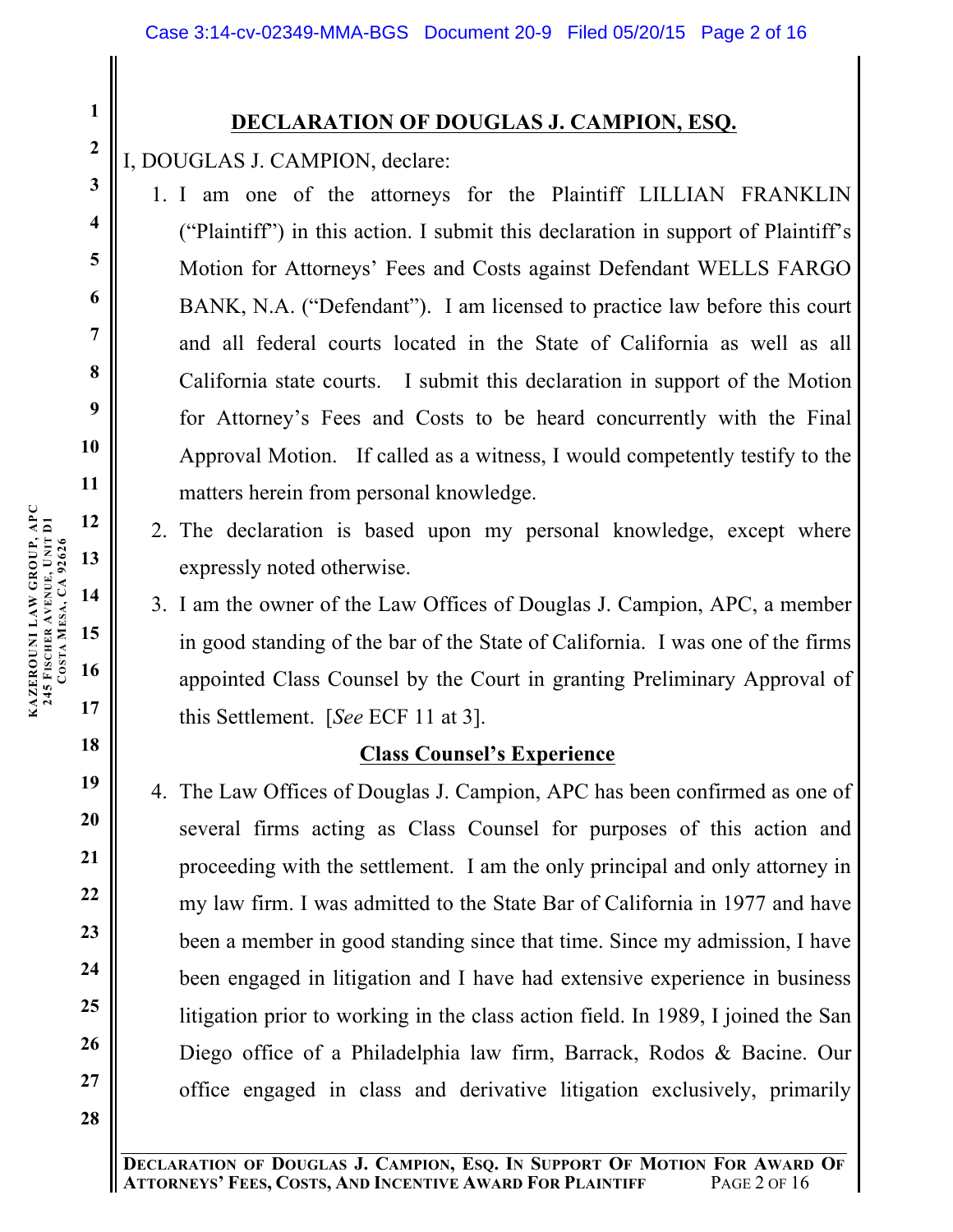specializing in plaintiff's class action securities cases. I resigned from the firm in 1996. Barrack, Rodos & Bacine was often co-counsel with Milberg Weiss Bershad Hynes & Lerach in class actions and litigated the same types of cases.

- 5. I feel my experience both in other firms and with my own firm for the past fourteen years supports my request for attorney's fees. A few examples of the cases my prior firm litigated, separately or with co-counsel, and in which I actively participated, are as follows:
	- a. The Michael Milken Drexel securities litigation, with a joint recovery for all plaintiffs of more than a billion dollars;
	- b. The savings and loan securities and derivative litigation of the early 1990's, in which I represented or litigated against California Federal, Far West Financial, Financial Corporation of Santa Barbara, Imperial Savings, and others;
	- c. Defense contractor over-billing cases, including Lockheed, General Dynamics, and Rockwell International;
	- d. A number of health care provider cases including National Health Laboratories;
	- e. National Medical Enterprises, ICN Pharmaceuticals, and Pfizer;
	- f. Cases against insurance companies including Blue Cross of California, and First Executive Life and its progeny; and
		- g. Many other class and derivative actions including L.A. Gear, Countrywide Trucking, and Glen Ivy timeshares, among others.

6. I have also been lead or co-lead counsel in many other class actions or Business & Professions Code representative actions since I opened my own office over fourteen years ago. Most of those are consumer-related cases. Some other class or 17200 representative actions in which I was lead or colead counsel since I opened my own office in 2001 are the following:

**KAZEROUNI LAW GROUP, APC**

**25**

**26**

**27**

**28**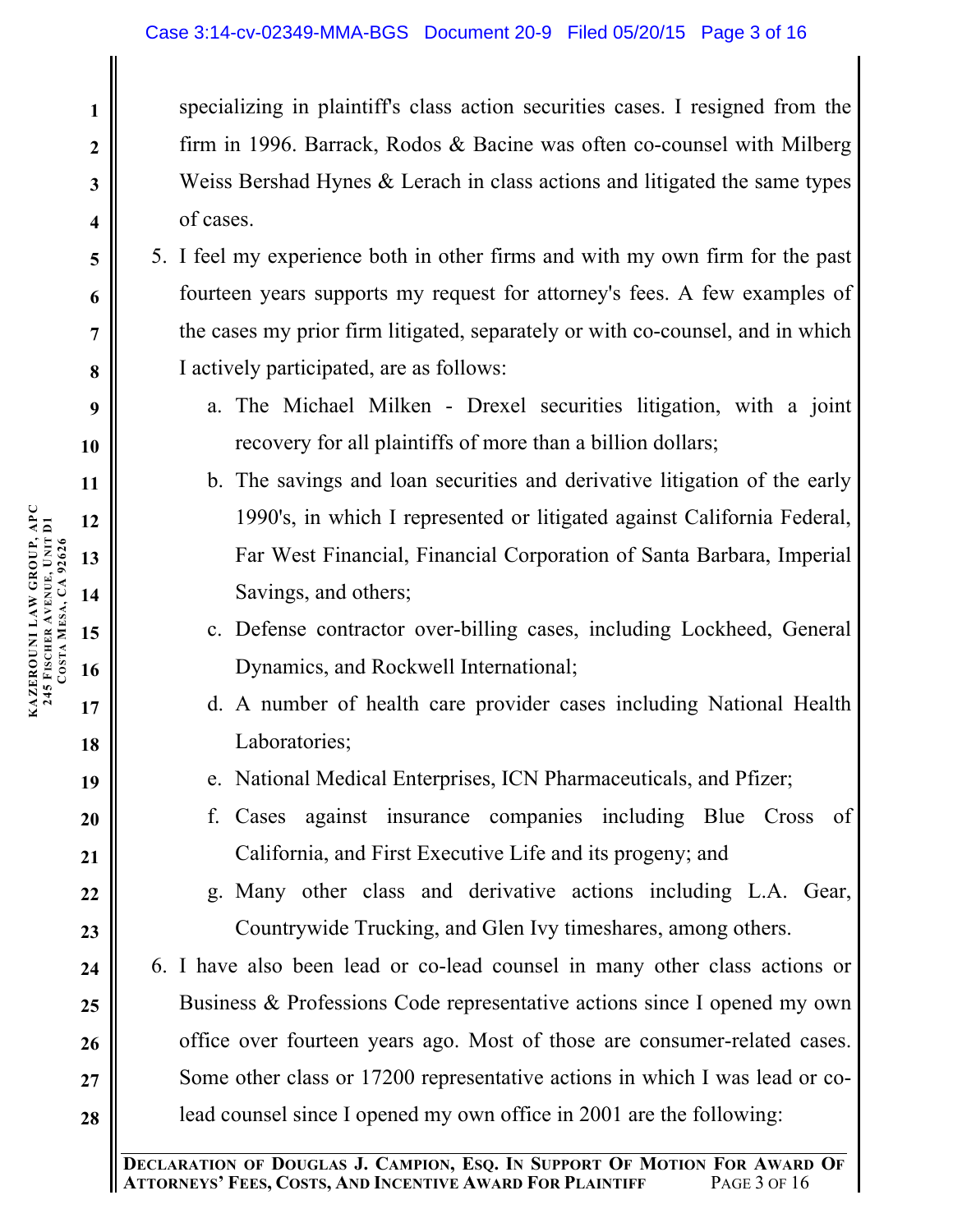#### Case 3:14-cv-02349-MMA-BGS Document 20-9 Filed 05/20/15 Page 4 of 16

| $\mathbf{1}$            | a.             | Gonzalez, et. al., v. Science Applications International Corporation, |
|-------------------------|----------------|-----------------------------------------------------------------------|
| $\boldsymbol{2}$        |                | <i>et. al.</i> (state court);                                         |
| $\mathbf{3}$            | $\mathbf b$ .  | Warner, et al. v. Computer Education Institute, et al. (state court), |
| $\overline{\mathbf{4}}$ | $\mathbf{c}$ . | Smith v. Microskills (state court);                                   |
| 5                       | d.             | Russell, et al., v. DAT, Inc. dba Laptop Training Solutions (state    |
| 6                       |                | court);                                                               |
| $\overline{7}$          | e.             | Jared Smith v. Independent Capital Management, Inc., et al. (state    |
| 8                       |                | court);                                                               |
| 9                       | f.             | Orttman and Opyrchal, et al., v. New York Life (federal court);       |
| 10                      | g.             | Bowersox v. Laboratory Corporation of America (state court);          |
| 11                      | $h$ .          | O'Neal v. NCO Financial Systems, Inc. (federal court);                |
| 12                      | ${\bf I}.$     | <i>McDonald v. Bonded Collectors, Inc.</i> (federal court);           |
| 13                      | $\mathbf{i}$ . | In Re Brocade Derivative Litigation (state court);                    |
| 14                      | $\mathbf{j}$ . | Kryptonite Locks Coordinated Litigation (state court);                |
| 15                      | Ι.             | Shaw v. Tenet Healthcare Corporation, et al. (federal court);         |
| 16                      | k.             | <i>Rodriquez v. Yum Yum Donut Shops, Inc.</i> (state court);          |
| 17                      | $\mathbf{l}$ . | Arnn, et al., v. West Coast Aquarium Industries, Inc. (state court);  |
| 18                      | m.             | Grant v. American Agencies, Inc. (federal court);                     |
| 19                      | n.             | <i>Rogers v. Whitney Education Group</i> (state court);               |
| 20                      | 0.             | <i>Khosorabi v. Nmih Shore Agency, Inc.</i> (federal court);          |
| 21                      | p.             | Goins v. Checks Cashed for Less, Inc., et al. (state court);          |
| 22                      | q.             | <i>Fanciullo v. CompuCredit dba Aspire VISA</i> (federal court);      |
| 23                      | r.             | Kight v. Eskanos & Adler, P.C. (federal court);                       |
| 24                      | ${\bf S}$ .    | <i>Gulzynski v. Fidelity Title</i> (federal court);                   |
| 25                      | t.             | <i>Kight v. CashCall</i> (state court);                               |
| 26                      | u.             | <i>Grannan v. Direct Electronics, Inc.</i> (state court);             |
| 27                      | V.             | <i>Bellows v. NCO Financial, Inc.</i> (federal court);                |
| 28                      | W.             | <i>Adams v. AllianceOne, Inc.</i> (federal court);                    |
|                         |                | TION OF DOUCLAS I CAMPION ESO IN SUPPORT OF MOTION FOR AWARD OF       |

**DECLARATION OF DOUGLAS J. CAMPION, ESQ. IN SUPPORT OF MOTION FOR AWARD OF ATTORNEYS' FEES, COSTS, AND INCENTIVE AWARD FOR PLAINTIFF**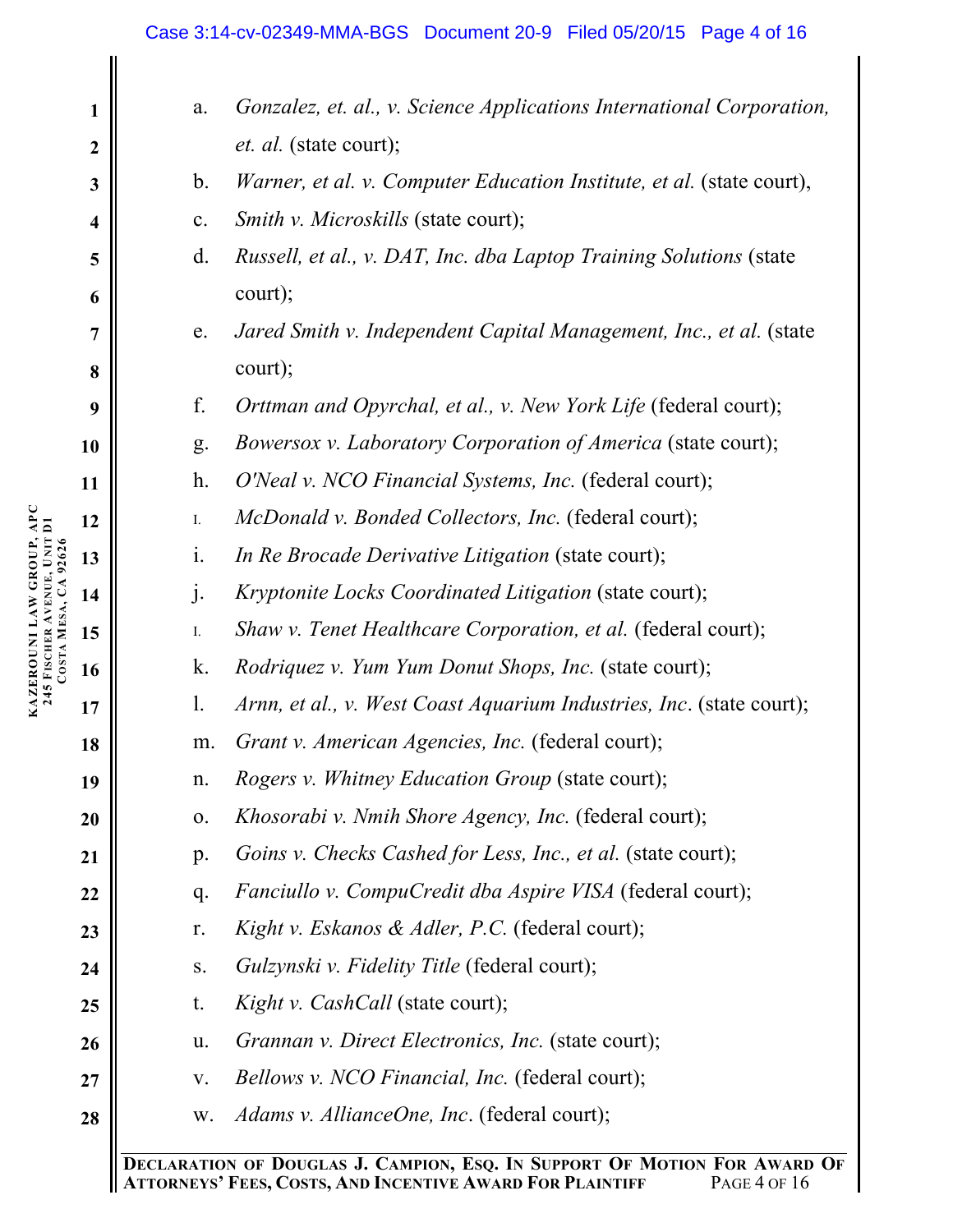#### Case 3:14-cv-02349-MMA-BGS Document 20-9 Filed 05/20/15 Page 5 of 16

| 1                       | American Apparel, Inc. Derivative Litigation (federal court);<br>X.                           |
|-------------------------|-----------------------------------------------------------------------------------------------|
| $\boldsymbol{2}$        | Arthur v. Sallie Mae (federal court);<br>y.                                                   |
| $\mathbf{3}$            | Meeks v. CreditWest, et. al. (state court);<br>Z.                                             |
| $\overline{\mathbf{4}}$ | Shirdel v. Access Group, Inc (federal court);<br>aa.                                          |
| 5                       | bb. <i>Malta v. Wells Fargo</i> (federal court);                                              |
| 6                       | cc. Robinson v. Midland Funding, LLC (federal court);                                         |
| $\overline{7}$          | dd. Bennett v. Discover Bank (federal court);                                                 |
| 8                       | Dominici v. Wells Fargo (federal court);<br>ee.                                               |
| 9                       | ff.<br>Hurtado v. Progressive Financial Services (federal court);                             |
| 10                      | Galbraith v. Resurgent (federal court);<br>gg.                                                |
| 11                      | <i>Rose v. Bank of America</i> (federal court);<br>hh.                                        |
| 12                      | ii.<br>Underwood v. San Diego Flight Training, Inc. (state court);                            |
| 13                      | In Re Jiffy Lube Multi-District Litigation (federal court).<br>jj.                            |
| 14                      | Sojka, et. al. v. Direct Buy, Inc.<br>kk.                                                     |
| 15                      | $ll$ .<br>Johnson v. Bennett Law                                                              |
| 16                      | Hoffman v. Bank of America<br>mm.                                                             |
| 17                      | Becerra v. National Recovery Solutions, LLC<br>nn.                                            |
| 18                      | Dailey v. John D. Bonewicz, PC<br>00.                                                         |
| 19                      | Burge v. Pinnacle Financial Group, Inc.<br>pp.                                                |
| 20                      | <b>Blair v. CBE Group</b><br>qq.                                                              |
| 21                      | I have also had several state court appellate court opinions published in<br>7.               |
| 22                      | which our side prevailed and for which I was counsel of record and                            |
| 23                      | responsible for the appellate work. Those include <i>CashCall</i> , <i>Inc.</i> v.            |
| 24                      | Superior Court ("CashCall $\Gamma$ ") (2008) 159 Cal. App. 4th 273; Smith v.                  |
| 25                      | Microskills San Diego L.P. (2007) 153 Cal. App. 4th 892; and Kight v.                         |
| 26                      | <i>CashCall</i> (2011) 200 Cal. App. 4th 1377 (" <i>CashCall II</i> "). The <i>CashCall I</i> |
| 27                      | case expanded the rights of putative class members to obtain pre-                             |
| 28                      | certification class member discovery to subsitute a new class represenative,                  |
|                         |                                                                                               |

**DECLARATION OF DOUGLAS J. CAMPION, ESQ. IN SUPPORT OF MOTION FOR AWARD OF ATTORNEYS' FEES, COSTS, AND INCENTIVE AWARD FOR PLAINTIFF** PAGE 5 OF 16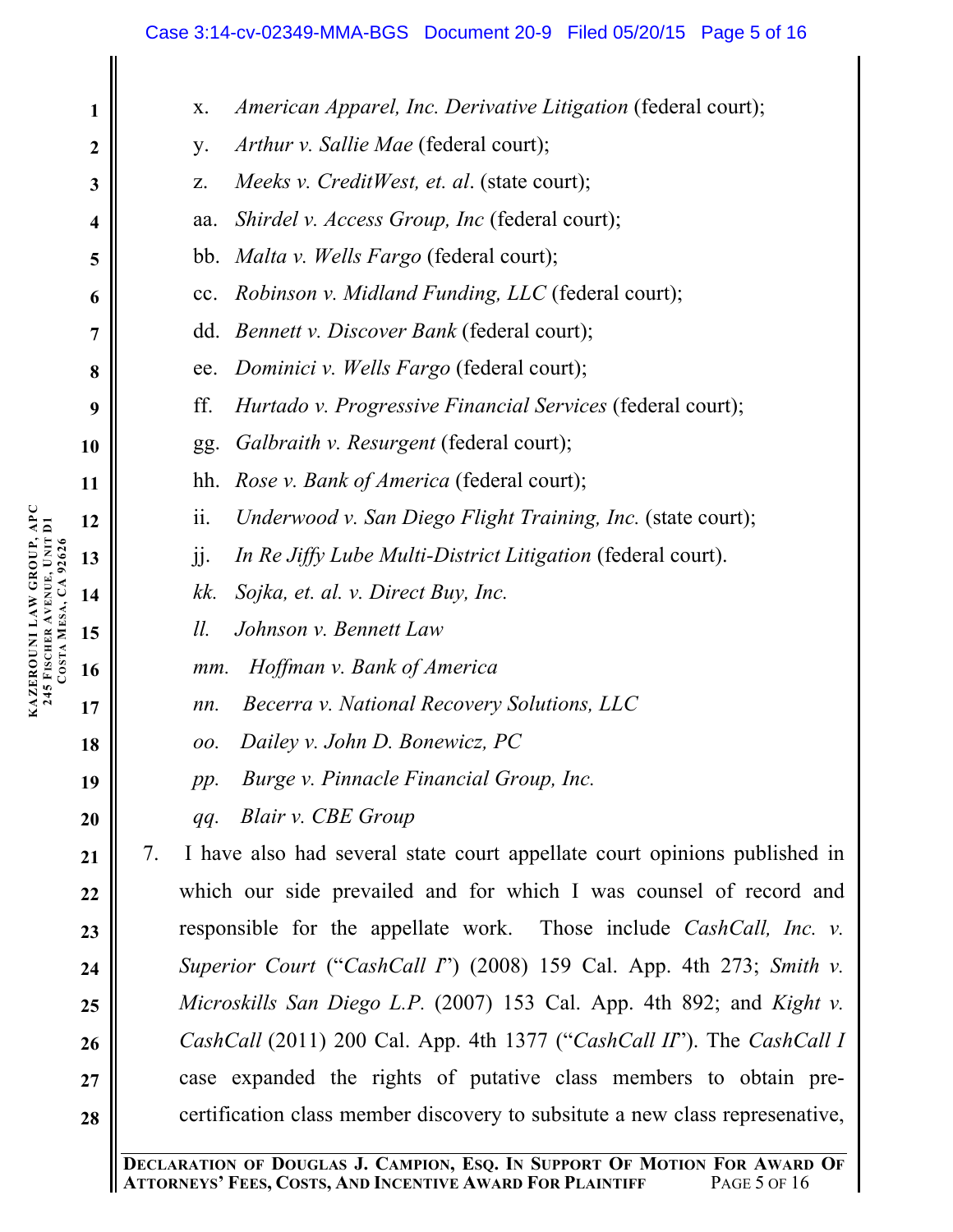even when the named plaintiffs had no standing to itially bring the action. In the *Microskill*s case, the Court of Appeal limited the ability of the defendant vocational school, a third party to an arbitration agreement between the plaintiff student and the student loan lender, to compel a plaintiff to arbitrate their case against the school. The *CashCall II* case reversed summary adjudication and set forth new law in the field of privacy rights, including eavesdropping.

### **EXPERIENCE RELEVANT TO THE TELEPHONE CONSUMER PROTECTION ACT**

- 8. I have filed and litigated many other class actions based on the Telephone Consumer Protection Act in the past seven years. I have been lead counsel, liaison counsel or class counsel in the TCPA cases obtaining the largest monetary and non-monetary settlements to date.
- 9. The following is a partial list of the TCPA class actions which I am or have been personally involved in:
	- a. *In Re Jiffy Lube Int'l, Inc. Text Spam Litigation*, MDL Case No. 2261, Master Case No. 3:11-MD-02261 – JM- JMA (liaison counsel) (largest combined monetary and certificate for services case to date, approx. \$45,000,000 value);
	- b. *Rose v. Bank of America Corporation, et al.,* 11-CV-02390-EJD (N.D. Cal 2014)(Nationwide TCPA class settlement providing class relief to over 6.9 million class members, which created a common fund in the amount in excess of \$32 million dollars);
	- c. *Bellows v. NCO Financial Systems, Inc.,* 07-CV-01413 W(AJB) (S.D. Cal) (One of the first class action settlements under the TCPA in the nation; served as co-lead counsel; final approval grated in 2009);
	- d. *Adams v. AllianceOne, Inc.,* 08-CV-0248 JAH (S.D. Cal) (Nationwide TCPA class settlement providing class relief of \$40 per

**1**

**2**

**3**

**4**

**5**

**6**

**7**

**8**

**9**

**10**

**11**

**18**

**19**

**20**

**21**

**22**

**23**

**24**

**25**

**26**

**27**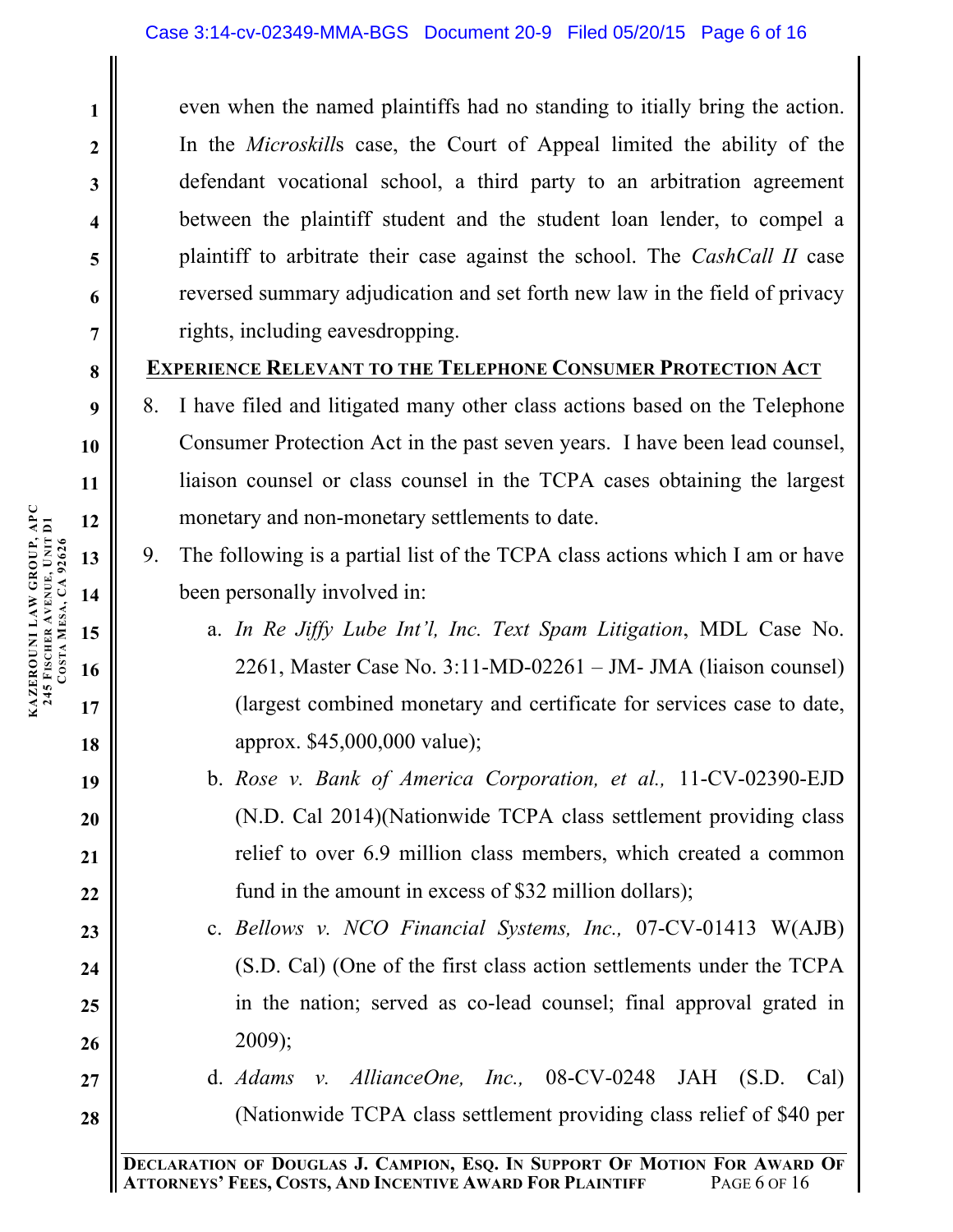claiming class member resulting in over \$2,500,000 paid to claiming class members; final approval granted in 2013);

- e. *Lemieux v. Global Credit & Collection Corp*., 08-CV-1012 IEG(POR) (S.D. Cal.)(Co-lead counsel on a national TCPA class settlement providing class recovery in the amount of \$70 for each claiming class member; final approval granted in 2011);
- f. *Malta, et al. v. Wells Fargo Home Mortgage, et al.,* 10-CV-1290 IEG(BLM)(Served as co-lead counsel for a settlement class of borrowers in connection with residential or automotive loans and violations of the TCPA in attempts to collect on those accounts; obtained a common settlement fund in the amount of \$17,100,000 which was the second largest TCPA settlement at the time, second only to the *Sallie Mae* settlement; final approval granted in 2013);
- g. *Connor v. JPMorgan Chase Bank, et al.,* 10-CV-1284 GPC (BGS) (S.D. Cal.)(Currently serving as co-lead counsel for the settlement class of borrowers in connection with residential loans and TCPA violations stemming from the collection of those accounts); has turned into a bifurcated proceeding with a settlement of more than \$12,000,000, final approval pending);
- h. *In Re: Midland Credit Management, Inc., Telephone Consumer Protection Act Litigation,* 11-md-2286 MMA(MDD) (S.D. Cal.) (Colead counsel) (Counsel for a Plaintiff in the lead action, prior to the action being recategorized through the multi-district litigation process; the case is still actively proceeding in the MDL litigation and settlement/mediation process);
- i. *In Re: Portfolio Recovery Associates, LLC Telephone Consumer Protection Act Litigation,* 11-md-02295-JAH(BGS) (Counsel for a Plaintiff in the lead action, appointed liaison counsel in the multi-

**18**

**19**

**20**

**21**

**22**

**23**

**24**

**25**

**26**

**27**

**28**

**1**

**2**

**3**

**4**

**5**

**6**

**7**

**8**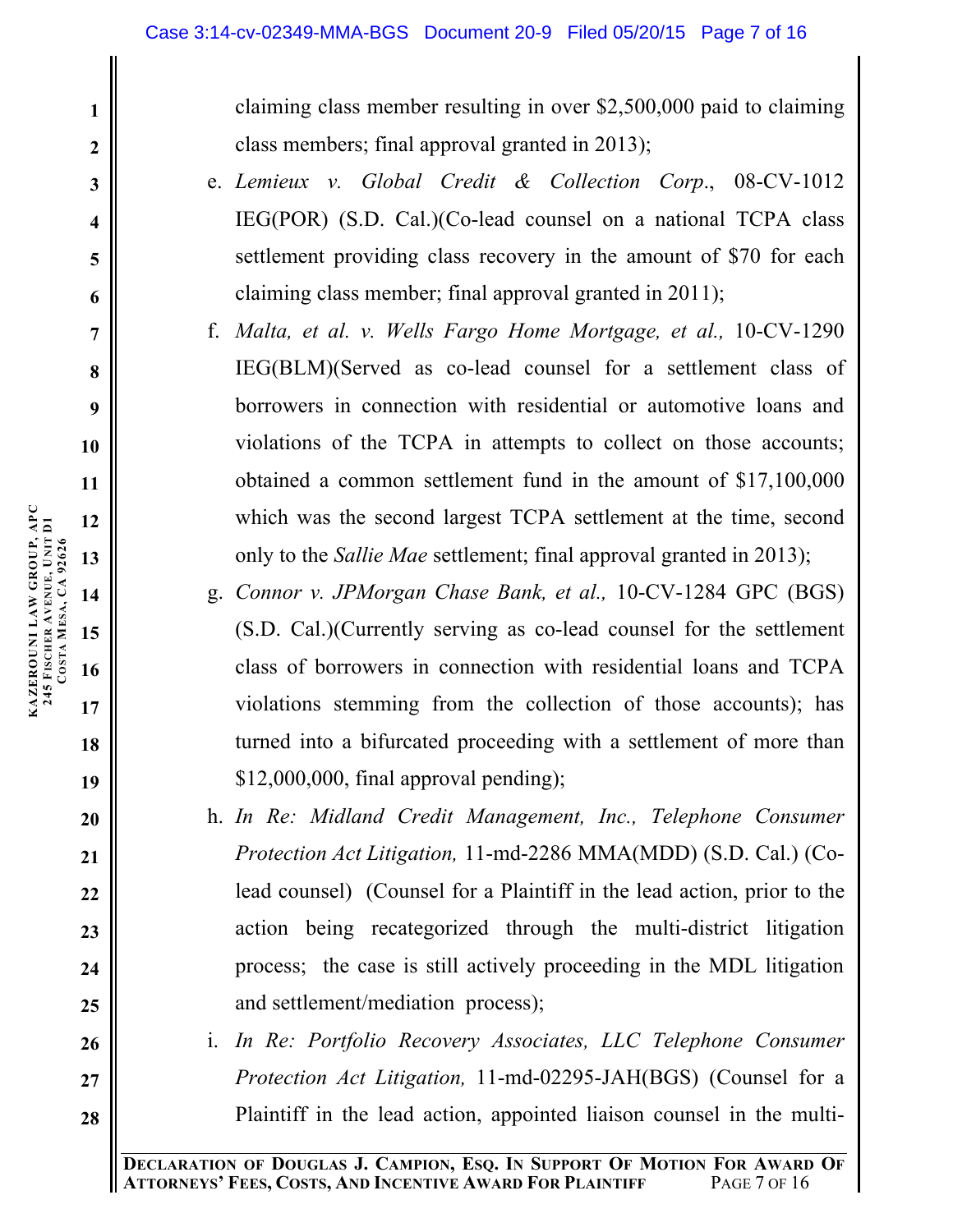district litigation process; case still proceeding in the MDL litigation and settlement process);

- j. *Arthur v. SLM Corporation,* 10-CV-00198 JLR (W.D. Wash.) (Nationwide settlement achieving the then-largest monetary settlement in the history of the TCPA: \$24,115,000; final approval granted in 2012);
- k. *Lo v. Oxnard European Motors, LLC, et al*., 11-CV-1009-JLS-MDD (S.D. Cal.) (Achieving one of the highest class member payouts in a TCPA action of \$1,331.25; final approval granted in 2012);
- l. *Sarabri v. Weltman, Weinberg & Reis Co., L.P.A.,* 10-01777-AJB-NLS (S.D. Cal.)(Approved as co-lead counsel and worked to obtain a national TCPA class settlement where claiming class members each received payment in the amount of \$70.00; final approval granted in 2013);
- m. *Robbins, et al. v. Coca Cola Co.,* Case No. 13-cv-00132 IEG –NLS (S.D. Cal.) (Decision often cited on pleading standards on motions to dismiss in TCPA actions);
- n. *Maier v. JC Penney*, Case No. 13cv0163 IEG (DHB) (S.D. Cal.) (Favorable ruling obtained on requirements for pleading the use of an automatic telephone dialing system; also obtained a separate ruling rejecting the application of Rule 68 offers in the Ninth Circuit).

o. *Wilkins v. HSBC Bank Nevada, N.A.,* Case No. 1:14-cv-190 (N. D. Ill.) recently obtained final approval of \$39,975.000 settlement.

10.The cases listed above which have settled have resulted in the creation of combined common funds to class members in the tens of millions of dollars. I am proud of my record in the above cases that resulted in substantial settlements for consumers.

**28**

**///**

**1**

**2**

**3**

**4**

**5**

**6**

**7**

**8**

**9**

**10**

**11**

**12**

**13**

**14**

**15**

**17**

**18**

**19**

**20**

**21**

**22**

**23**

**24**

**25**

**26**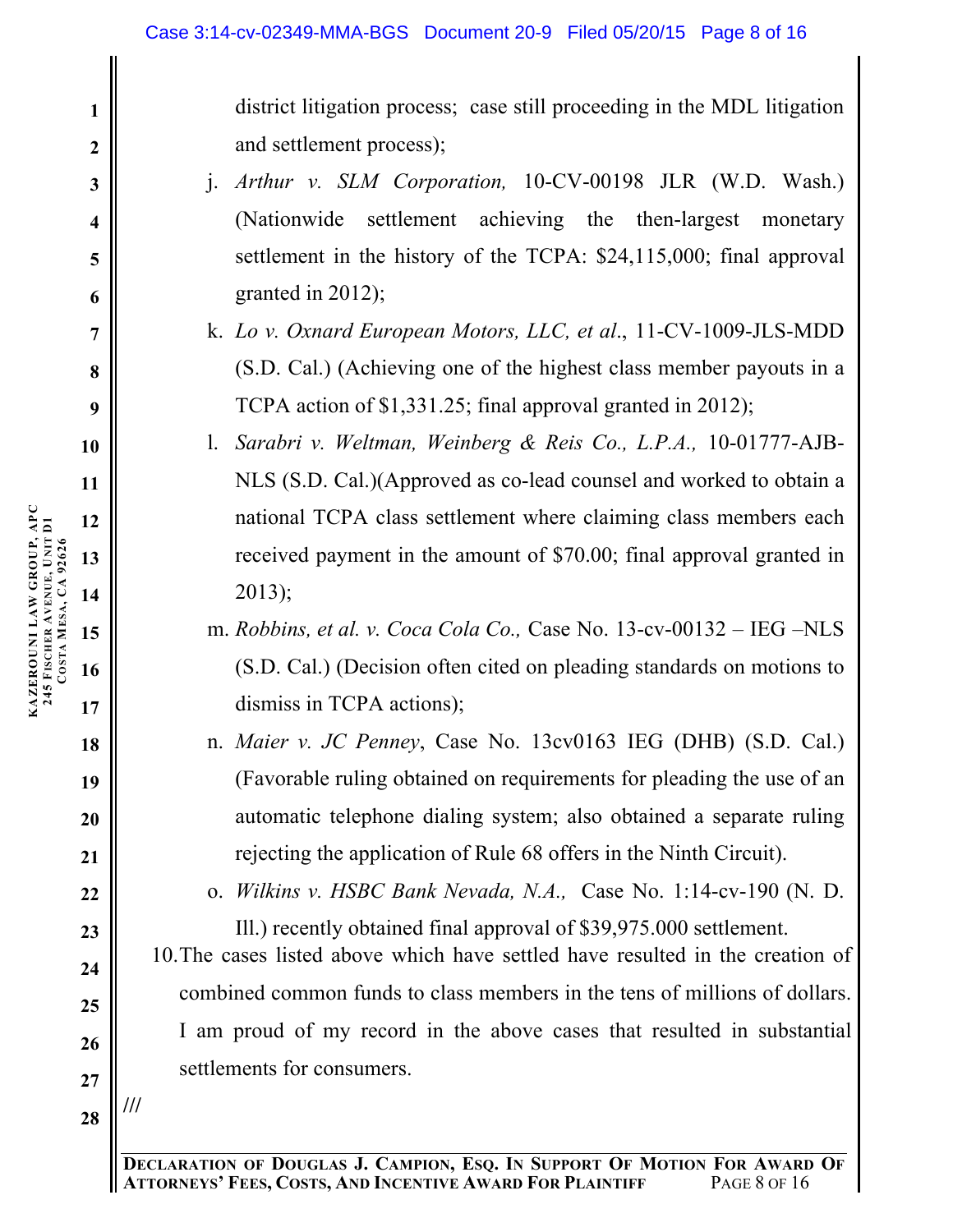#### **The Law Offices of Douglas J. Campion, APC's Lodestar**

11.My firm has maintained contemporaneous time records since the commencement of this action. I have worked a total of 110.6 hours in this action, with a total lodestar of \$86,700.00 at my billing rate of \$750 per hour. I am the only attorney at my firm and the only attorney billing his time for the fees sought in this case.

12.My firm's lodestar will grow slightly as we continue to finalize the settlement process and close the litigation. I have not included in the above lodestar future work that is required to finalize this process. Said future work includes a substantial amount of attorney time from now until the end of the case and the last disbursement check is cashed. That work includes but is not limited to preparing the memorandum of points and authorities and supporting documents for the final approval hearing and working with the Claims Administrator to determine the final numbers of valid claims, opt outs and objections. We also expect, as with most class action settlements, objectors including professional objectors, and we anticipate having to spend time responding to any objections they might file. In addition, the claims period will last for a short time after submission of this Motion for Attorneys' Fees and Costs, and we will monitor those claims and continue to assist claimants with their questions. My firm will oversee the claims resolution process, and Class Counsel will help resolve Class member challenges to the result of their claims submissions. Judging by previous experiences, these responsibilities will require a substantial amount of hours of work by Class Counsel over the coming months.

# **The Law Offices of Douglas J. Campion, APC's Costs**

13.My firm maintains all books and records regarding costs expended on each case in the ordinary course of business, which books and records evidence which checks have issued on each case and/or which accounts payable are

**1**

**2**

**3**

**4**

**5**

**6**

**7**

**8**

**9**

**10**

**11**

**12**

**13**

**14**

**15**

**17**

**18**

**19**

**20**

**21**

**22**

**23**

**24**

**25**

**26**

**27**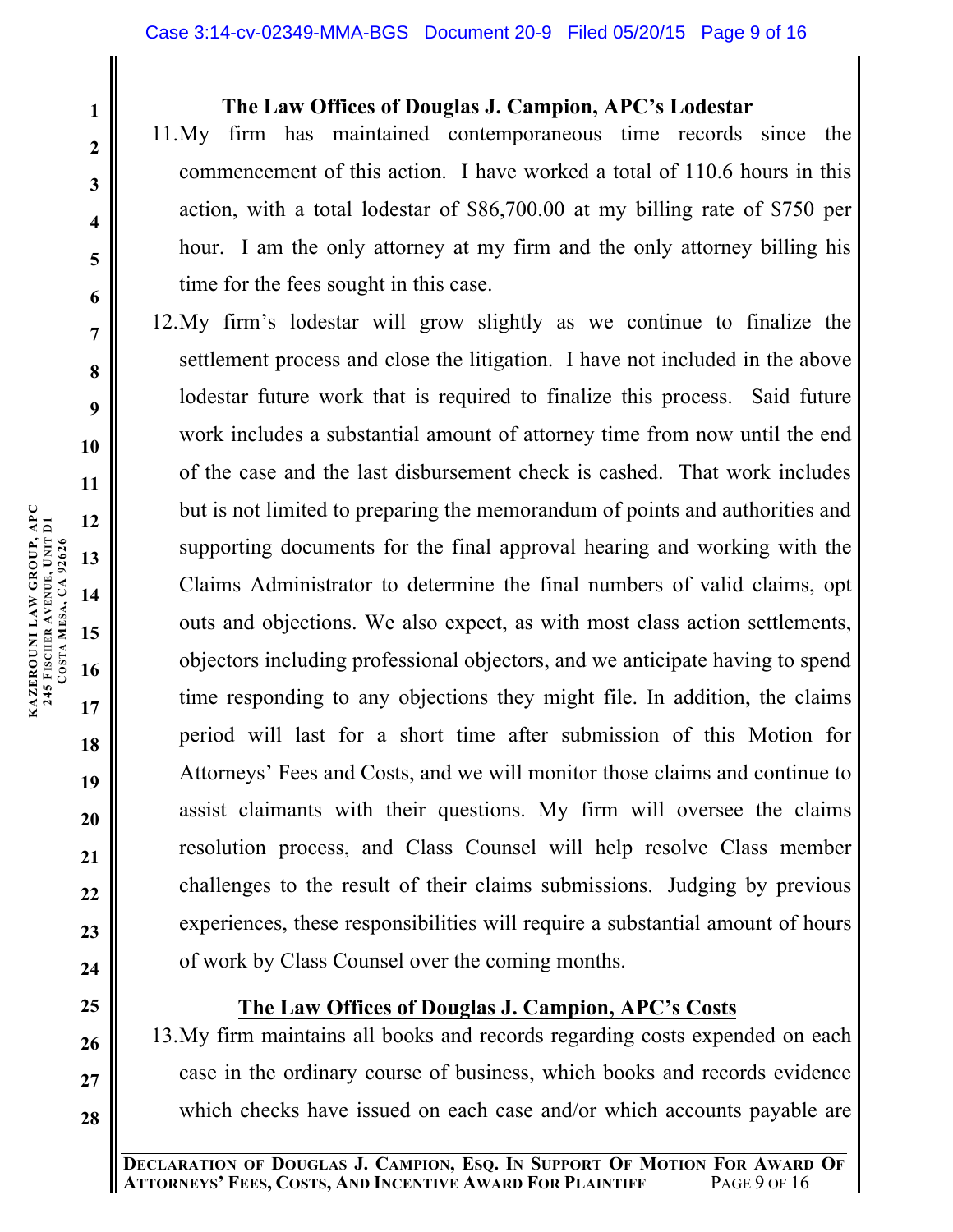associated with each matter. I have reviewed the records of costs expended in this matter.

- 14.Even though Class Counsel has agreed to not seek reimbursement of the costs incurred as a separate item payable from the Settlement Fund, and to include them in the request for attorneys' fees, I am advising the Court my firm incurred the following costs: 1) Filing fee: \$400.00; 2) Mediation fee paid to JAMS: \$1,537.33 for my share of the mediation fee.
- 15.The third-party Claims Administrator ILYM Group, Inc. has incurred costs for notice and claims administration for which they will be seeking reimbursement from the Settlement Fund. They provided an estimate of those costs at Preliminary Approval and are submitting a declaration herewith for the time incurred to date, to be followed by a supplemental declaration filed prior to the Final Approval hearing with an estimate of their final costs, once all claims are filed and the number of approved claims is known.

# **Reasonableness of Hourly Rates**

16.My firm's hourly rates are reasonable in respect to the ranges charged by comparable law firms in the State of California.<sup>1</sup>

**1**

**2**

**3**

**4**

**5**

**6**

**7**

**8**

**9**

**10**

**11**

**18**

**<sup>20</sup> 21 22 23 24 25 26 27 28** <sup>1</sup> See National Law Journal article dated December 10, 2007, detailing partners' hourly rates at many law firms across the country. Note that in the 2007 time period reflected in that article that partners at the California law firms billed out in excess of \$450 per hour. Luce, Forward, Hamilton & Scripps in San Diego at that time billed out its partners at a median hourly rate of \$475, with a low of \$325 and a high of \$725. Loeb & Loeb in Los Angeles billed its partners at a median of \$600, with a low of \$425 and a high of \$875. Manatt, Phelps & Phillips in Los Angeles billed its partners at a median rate of \$590 per hour, with a low of \$520 and a high of \$785. Fenwick & West of the Silicon Valley in Mountain View, California billed its partners at a median rate of \$600 per hour, with a low of \$500 and a high of \$775 per hour. Our three firms' hourly rates are well within the ranges reflected therein, and those rates in the article are from 2007, and likely have increased substantially since then.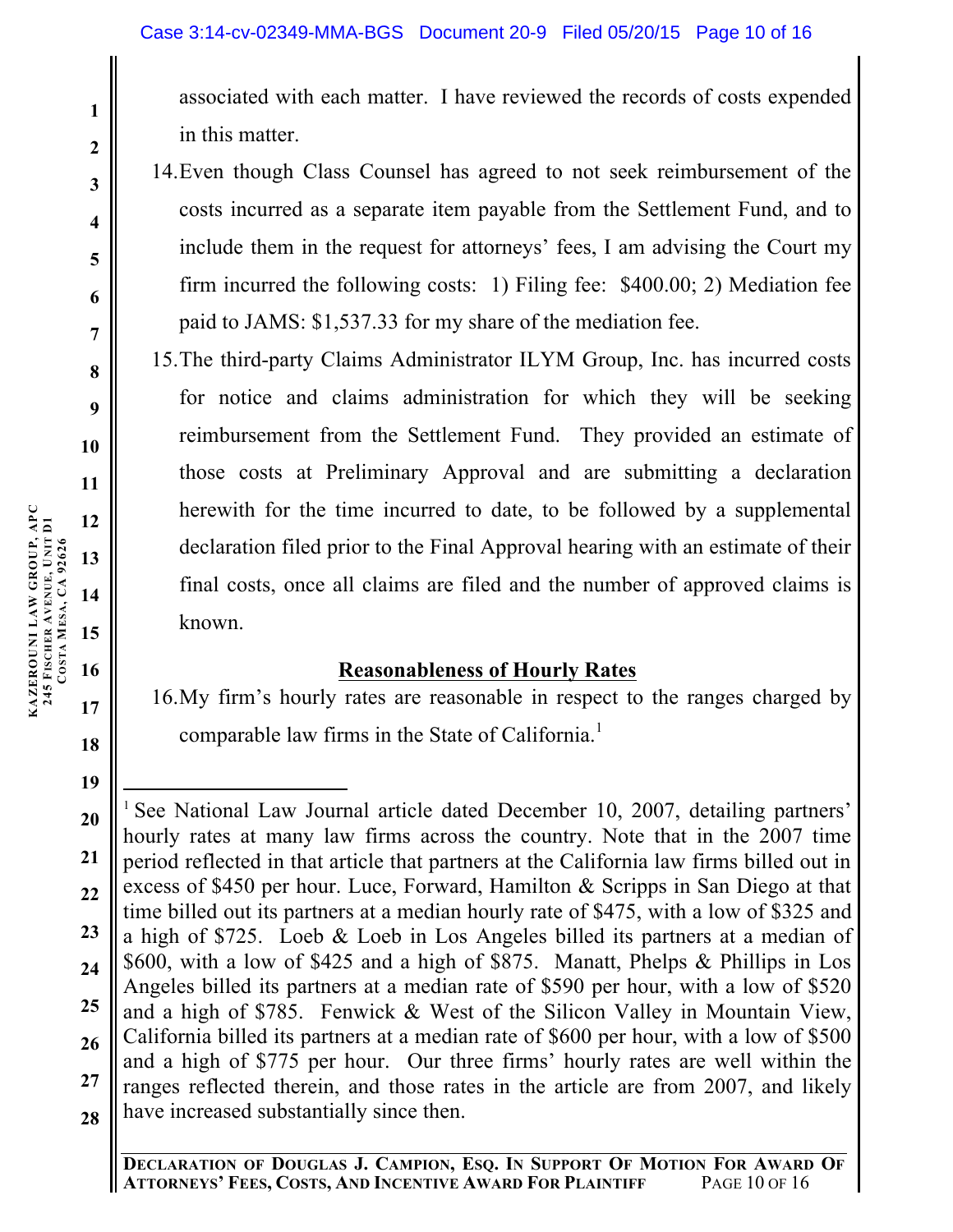17.My hourly rate is \$750. I believe that hourly rate is a much lower rate than charged by other attorneys of comparable experience and skill. That amount is a reasonable hourly rate. Another local class action litigator has filed a declaration in support of this fee request, specifically as to the reasonableness of the hourly rate I charge. He believes that hourly rate is reasonable, and even lower than that charged by attorneys with similar experience. See Declaration of Frank A. Johnson in Support of Motion for Attorneys' Fees and Costs filed herewith. Mr. Johnson is a local class action litigator with approximately 20 years of experience, with his own law firm Johnson & Weaver, LLP and is familiar with hourly rates charged in the community. I raised my hourly rate from \$700 to \$750 in February, 2014. I have been approved at the \$700 rate last year but have not requested fees yet at the \$750 per hour rate.

# **Overview of The Law Offices of Douglas J. Campion, APC's Efforts in this Action**

- 18.Plaintiff alleged that Defendant here violated the Telephone Consumer Protection Act by autodialing Plaintiff, and the class members, on their respective cellular telephones without the recipient's prior express consent.
- 19.Prior to the filing of this action, I, along with many other consumer attorneys, previously filed other TCPA class actions against Wells Fargo. In these cases, I learned valuable information regarding the business practices of Wells Fargo that ultimately led to this strong settlement.
- 20.This matter required my firm to spend time on this consolidated litigation that could have been spent on other matters. My firm has not been paid anything for our work on this case since it was filed. It is my opinion that law firms in such a position expect to receive a multiplier in cases such as these because of the risk taken, the extent to which firms are unable to take on other cases, the delay in getting paid and the costs we have to advance.

**DECLARATION OF DOUGLAS J. CAMPION, ESQ. IN SUPPORT OF MOTION FOR AWARD OF ATTORNEYS' FEES, COSTS, AND INCENTIVE AWARD FOR PLAINTIFF** 

**1**

**2**

**3**

**4**

**5**

**6**

**7**

**8**

**9**

**10**

**18**

**19**

**20**

**21**

**22**

**23**

**24**

**25**

**26**

**27**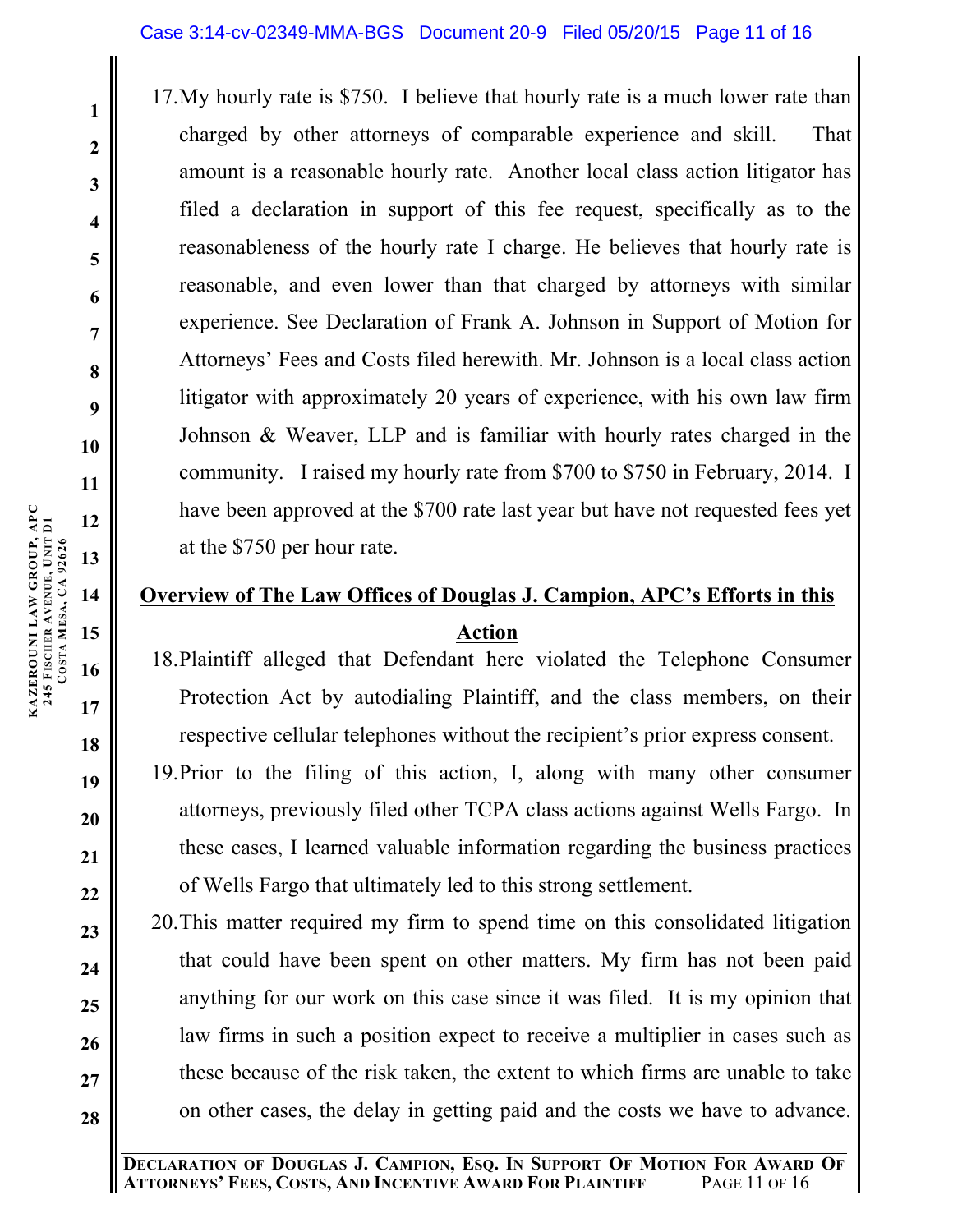At various times during the litigation of this class action, this lawsuit has consumed my time as well as my firm's resources.

- 21.To provide the Court with an overview of the work done by my firm in this case, without requiring the review of our voluminous time records themselves, I divide my firm's work into specific phases that track the progress of the litigation from our initial investigation through settlement.
- 22.Initial Case Investigation. Such investigation included the following: Conducting extensive factual and legal research into the merits of the privacy claims; discussing the facts with the client; conducting research on the Defendant and subsidiaries including whether Defendant had been investigated for any prior privacy violations; discussing joint prosecution of the action; and drafting, revising, and filing the Complaint.
- 23.*Motion Practice*. Because the case settled at a relatively early date, no motion practice was required except the time necessary for preparing the motion for preliminary approval and this motion. We will also have to spend time preparing the briefs and supporting documents for the final approval hearing.
- 24.*Mediation*. My co-counsel Josh Swigart, Abbas Kazerounian and I attended mediation in this case with the Hon. Irma Gonzalez (Ret.) of JAMS. I spent a number of hours in drafting the mediation brief, and in preparing for the mediation generally. That required working with defense counsel about the size of the class, the number of calls to cellphones and the range of settlements in recent TCPA cases.
- 25.*Confirmatory Discovery*. My co-counsel spent numerous hours drafting the deposition notice for confirmatory discovery and preparing for the confirmatory discovery deposition of Defendant's F.R.C.P. 30(b)(6) witness. I did not attend the deposition but reviewed the deposition transcript to confirm the information we were provided at mediation.

**18**

**19**

**20**

**21**

**22**

**23**

**24**

**25**

**26**

**27**

**28**

**1**

**2**

**3**

**4**

**5**

**6**

**7**

**8**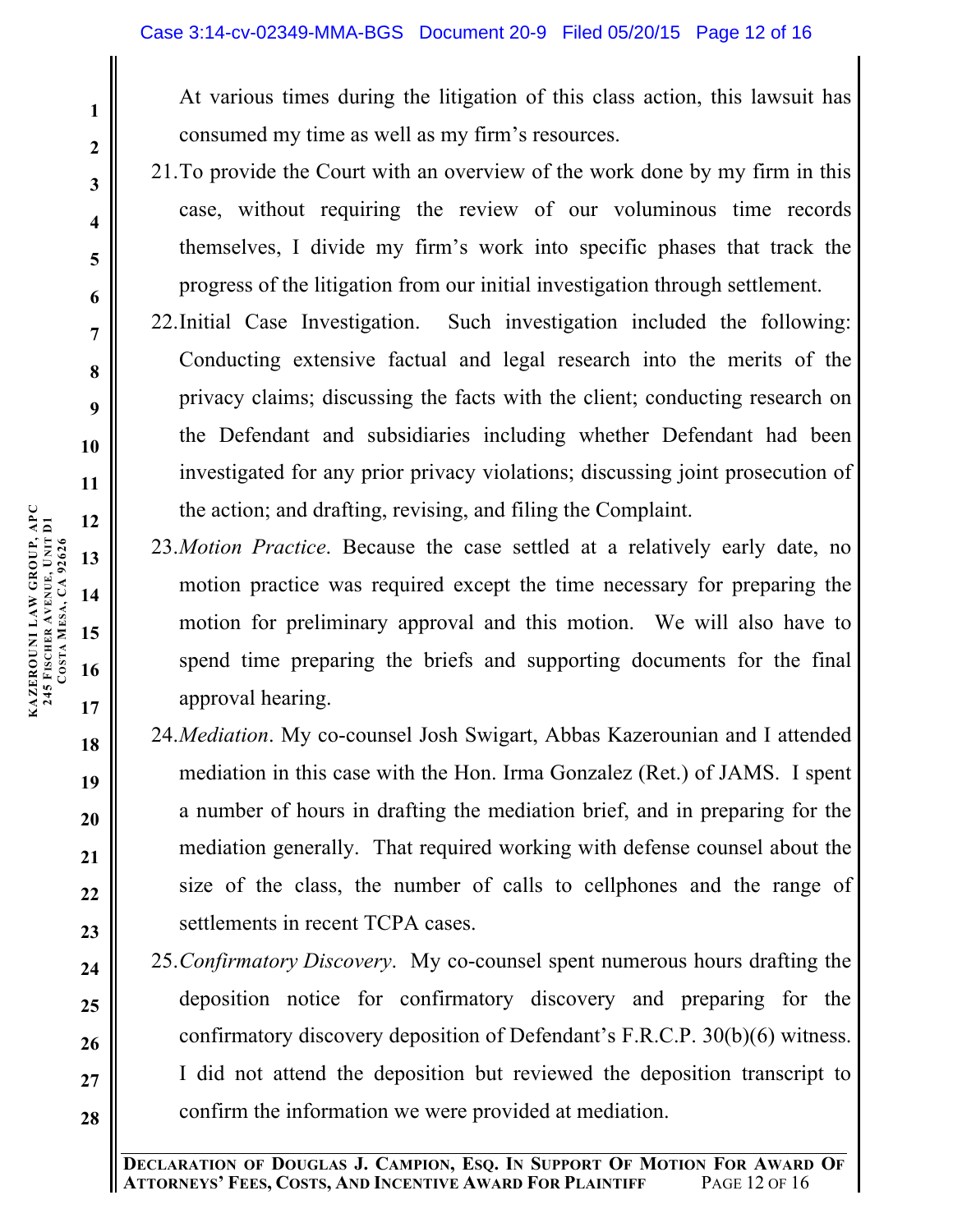26.*Preliminary Approval and Overseeing Settlement Administration*. All three firms spent a considerable amount of time drafting the preliminary approval motion and supporting documentation. We also had discussion with opposing counsel on claims administration and notice issues. Once this matter was granted preliminary approval, all three firms spent numerous hours overseeing the notice and administrative process. That included a substantial time answering questions from Class members, via email, letters and phone calls. In doing so, all three firms worked closely with the Claims Administrator to process those claims and answer any questions.

27.*Motion for Attorneys' Fees and Costs*. All three firms spent a substantial number of hours researching, drafting and filing the current Motion for fees and costs. I reviewed and revised the brief, drafted declarations and worked with other co-counsel on the project.

28.*Anticipated Additional Hours Expended*. I anticipate a significant amount of work and hours will be expended after the filing of the fee application in this matter. Based on previous settlements, it can be reasonably estimated that an additional 30 hours will be expended on overseeing the administration of the settlement, preparing the final approval papers and attending the final approval hearing. I understand each of the three Class Counsel firms are adding to their lodestar one-third of that amount, or ten hours each, in a very conservative estimate of the additional time that will be required.

### **Percentage of Common Fund Factors**

29.We are seeking a percentage of the recovery as our fees, based on the Ninth Circuit benchmark of 25%. That sum is \$3,464,775.95 based on the Settlement Fund of \$13,859,103.80. Class Counsel and related co-counsel have met the factors justifying such a percentage fee, based on  $9<sup>th</sup>$  Circuit law. For example, the results achieved were excellent. \$13,859,103.80 is a substantial amount of money for this Class. We all faced a risk of not being

**1**

**2**

**3**

**4**

**5**

**6**

**7**

**8**

**9**

**10**

**11**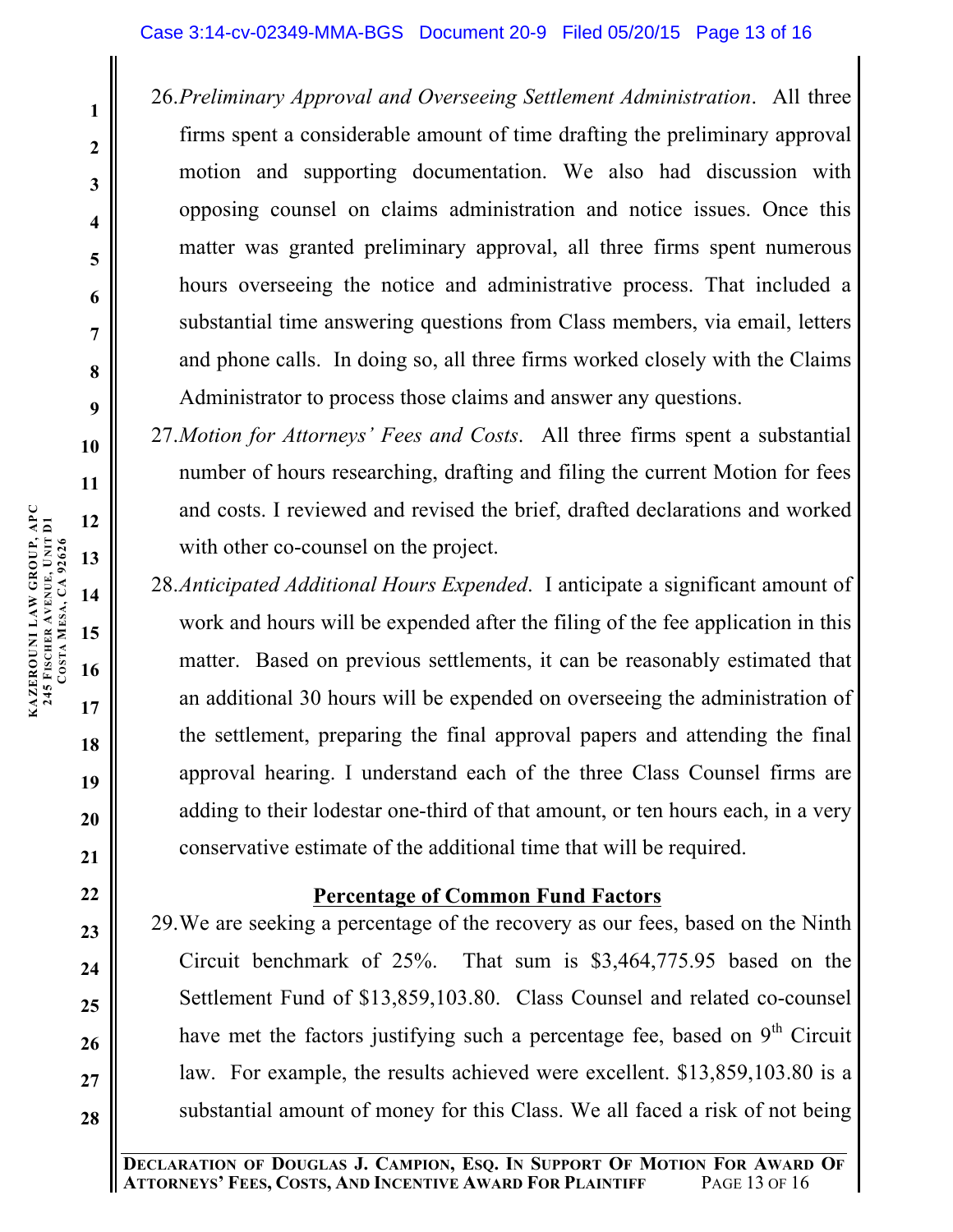successful in this case, as many cases are lost for a number of reasons, including arbitration clauses in contracts, failure to certify a class and a host of other reasons. Class Counsel showed skill in obtaining the result achieved, and in the relatively short time in which it was achieved, due to their prior efforts in other similar cases against Wells Fargo. The fee is completely contingent on our success as none of the firms get paid anything in these contingency cases unless they achieve a successful result. Furthermore, the 25% fee sought is similar to the fees awarded in other class action common fund cases, including TCPA cases, including the cases cited in the brief.

- 30.My lodestar totals \$86,700.00 for this Action, based upon 110.60 hours at \$750 per hour.
- 31.The sum of \$3,464,775.95 we are seeking as a percentage of the Settlement Fund, if viewed from a lodestar cross-check basis, reveals a multiplier of  $3.6<sup>2</sup>$  based upon the total fees incurred by all Class Counsel lodestars of \$907,507.00 plus costs of \$33,051.88 for a total request of \$940,559.26.
- 32.For all the reasons as argued in the brief as to the factors influencing the amount of a multiplier awarded, I believe a multiplier in that amount is appropriate here. This case is such a case that would not have been pursued by any counsel unless a multiplier would be awarded. This is based on the contingency nature of this matter, the litigation risks involved, and the lost opportunity costs associated with undertaking this action, which could have been allocated to other cases. Such a multiplier is expected because of the class of cases into which this action falls. Furthermore, there is absolutely no incentive for a client to hire an attorney on an hourly basis to pursue the statutory damages for a TCPA violation if the maximum recovery would be

**1**

**2**

**3**

**4**

**5**

**6**

**7**

**8**

**9**

**10**

**11**

**12**

**13**

**14**

**15**

**17**

**18**

**19**

**20**

**21**

**22**

**23**

**24**

**25**

**<sup>27</sup> 28** <sup>2</sup> The precise multiplier sought by Class Counsel is 3.683740193; however, Class Counsel refers to the approximate multiplier of 3.6 for the sake of brevity.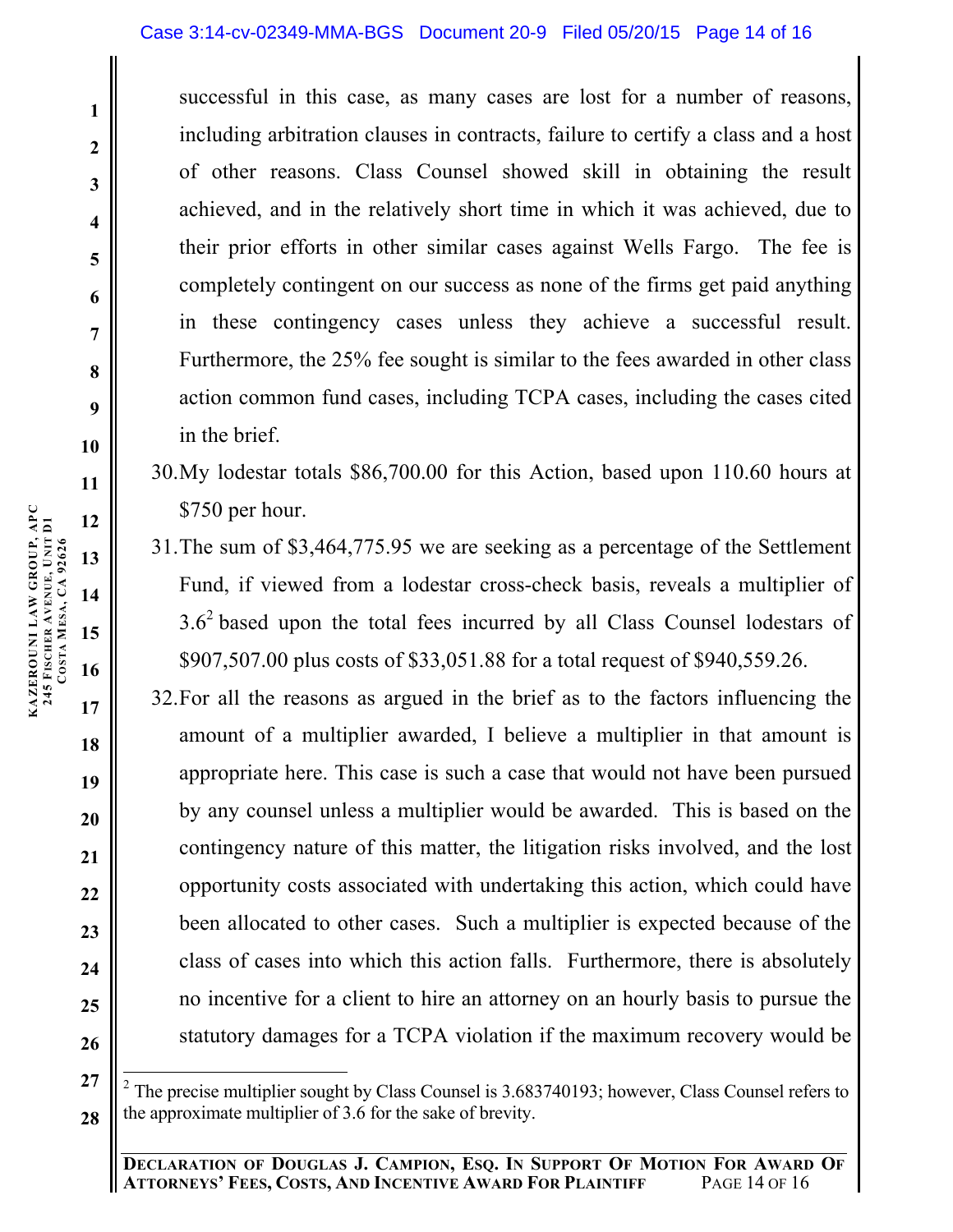\$1,500. That would be non-economical for any client as the attorneys' fees would far exceed any potential recovery.

- 33.Furthermore, cases in which my firm and other firms charge an hourly rate take into account that they will likely be paid for the work performed. If I am not being paid, I can withdraw from the case if necessary and not have to be committed to doing work for perhaps years on a case without knowing if I will be paid or not. In this case and other similar TCPA cases, my firm, and others like it, take these cases on only because the attorneys expect to be paid a multiplier if the case is successful. Here the case was successful and substantial recovery was obtained for class members, who otherwise would not have received anything.
- 34.Based on the type of case, the fact there is not a fee shifting provision and the result obtained, a multiplier of approximately 3.6 is warranted in this case. I took this case on contingency, with no guarantee of ever being paid and faced substantial risk should the case proceed to trial. From the onset of this litigation my firm and co-counsel have expended our own resources with the risk that we would recover nothing.

### **Incentive Awards Being Sought**

- 35.As set forth in the Motion for Preliminary Approval, the named class representative is applying for an incentive award. The class representative has been active in this litigation and provided critical information to their counsel, which made the successful litigation of this matter possible. Ms. Franklin assisted with the factual investigation in to her claims. She also made herself available by telephone on the date of the mediation, and reviewed and approved the settlement.
- 36.As an incentive award, Ms. Franklin seeks \$1,500 for her service as a class representative.
- 37.Based on the amount of work and involvement by Ms. Franklin, the

**KAZEROUNI LAW GROUP, APC**

**245 FISCHER** 

**AVENUE, UNIT D1**

**KAZEROUNI LAW GROUP, APC<br>245 FISCHER AVENUE, UNIT D1<br>COSTA MESA, CA 92626 MESA, CA 92626**